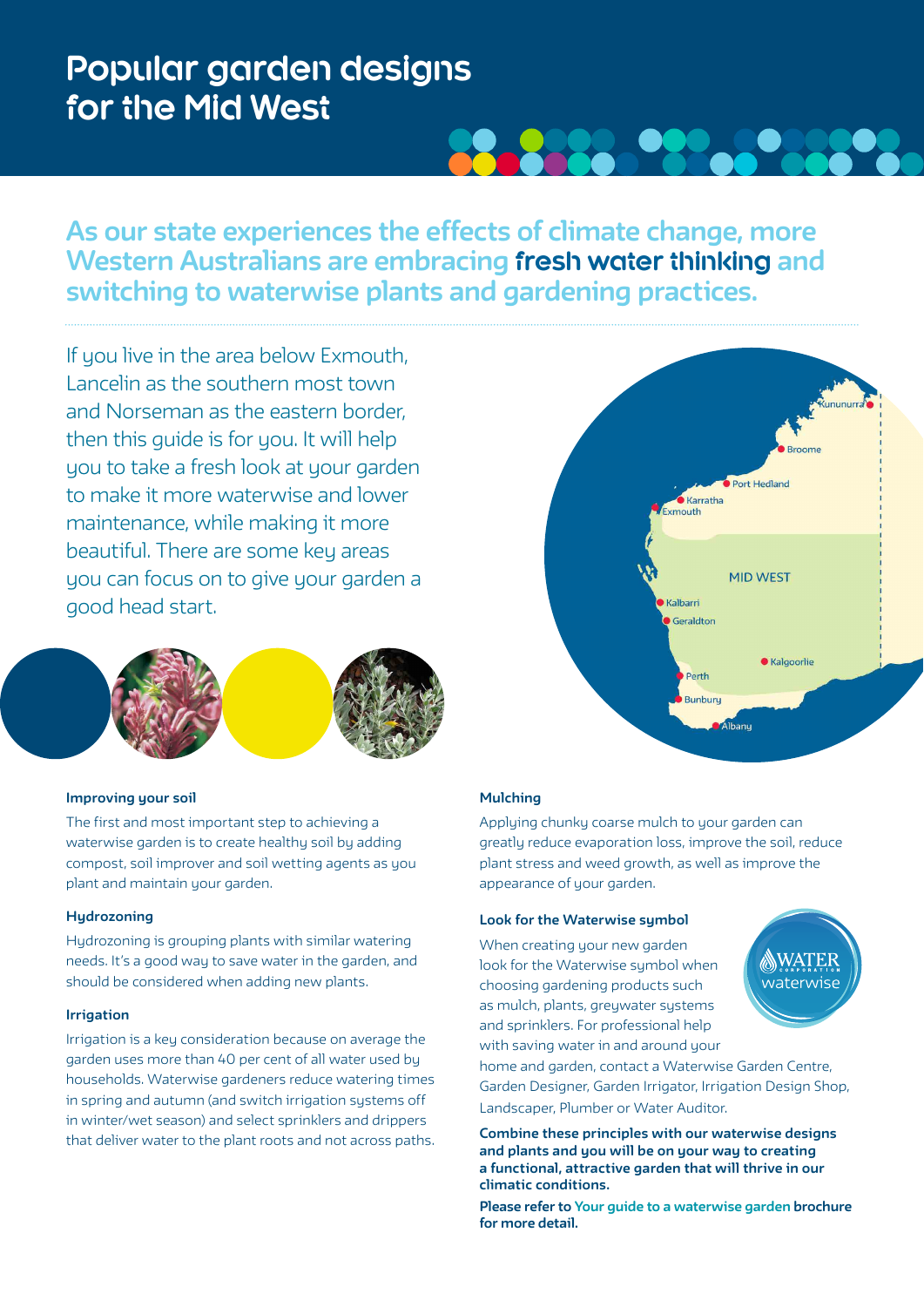# **Coastal garden**

Often rugged and relaxed, a coastal garden is full of hardy plants that can withstand strong winds.



| Abrv                        | Common name                                    | <b>Botanical name</b>          |  |  |
|-----------------------------|------------------------------------------------|--------------------------------|--|--|
| <b>Groundcovers</b>         |                                                |                                |  |  |
| Eqk                         | Eremophila<br>'Kalbarri Carpet'                | Eremophila glabra *            |  |  |
| Pq                          | Portulaca                                      | Portulaca grandiflora *        |  |  |
| Et                          | <b>Barrier Saltbush</b>                        | Enchylaena tomentosa $*\Delta$ |  |  |
| <b>Shrubs</b>               |                                                |                                |  |  |
| <b>Brai</b>                 | Swan River Daisy                               | Brachyscome iberidifolia *     |  |  |
| Cq                          | Kwowdjard or<br>One Sided Bottlebrush          | Calothamnus quadrifidus *      |  |  |
| $\subset$                   | Summer Starflower                              | Calytrix *                     |  |  |
| Eo                          | Weeooka or Twinleaf<br>Emu Bush                | Eremophila oppositifolia *     |  |  |
| Sa                          | <b>Silver Cassia</b>                           | Senna artemisioides *          |  |  |
| Fp                          | Sea Heath                                      | Frankenia pauciflora *         |  |  |
| Grasses/strappy leaf plants |                                                |                                |  |  |
| Anfh                        | Kangaroo Paw (Dwarf)<br><b>Bush Gem Series</b> | Anigozanthos flavidus *        |  |  |
| Coa                         | Golden Conostylis                              | Conostylis aurea *             |  |  |
| <b>Trees</b>                |                                                |                                |  |  |
| Co                          | Swamp Sheoak                                   | Casuarina obesa * $\Delta$     |  |  |
| Ht                          | Cottonwood                                     | Hibiscus tiliaceus *           |  |  |

# **Cottage garden**

Informal in layout, a cottage garden usually contains a combination of annuals, perennials, brightly flowering shrubs and herbaceous plants. English in origin (yet waterwise through modern plant choices) cottage gardens burst with colour and fragrance.

Plant types

#### **Legend**



| Plant types         |                                    |                                  |
|---------------------|------------------------------------|----------------------------------|
| Abry                | Common name                        | <b>Botanical name</b>            |
| <b>Groundcovers</b> |                                    |                                  |
| Cp                  | Parakeelya                         | Calandrinia balonensis *         |
| Ca                  | Paper Daisy Fringed<br>Everlasting | Chrysocephalum<br>apiculatum *   |
| Pq                  | Portulaca 'Hot Spots'              | Portulaca grandiflora            |
| Sta                 | Lambs Ear                          | Stachys byzantina                |
| <b>Shrubs</b>       |                                    |                                  |
| An                  | Old Man Saltbush                   | Atriplex nummularia *            |
| <b>Bo</b>           | Bougainvillea<br>'Temple Fire'     | Bougainvillea spectabilis        |
| Cu                  | Geraldton Wax                      | Chamelaucium unicatum<br>$\star$ |
| Do                  | <b>Bead Hopbush</b>                | Dodonaea lobulata *              |
| Ems                 | Spotted Emu Bush                   | Eremophila maculata *            |
|                     | Grasses/strappy leaf plants        |                                  |
| Anmt                | Kangaroo Paw 'Teguila<br>Sunrise'  | Anigozanthos manglesii *         |
| Dr                  | Dianella 'Little Rev'              | Dianella revoluta *              |
| <b>Trees</b>        |                                    |                                  |
| Ac                  | Wandang or Wirewood                | Acacia coriacea *                |
| Bp                  | <b>Red Orchid Tree</b>             | Bauhinia galpinii $\Delta$       |
|                     |                                    |                                  |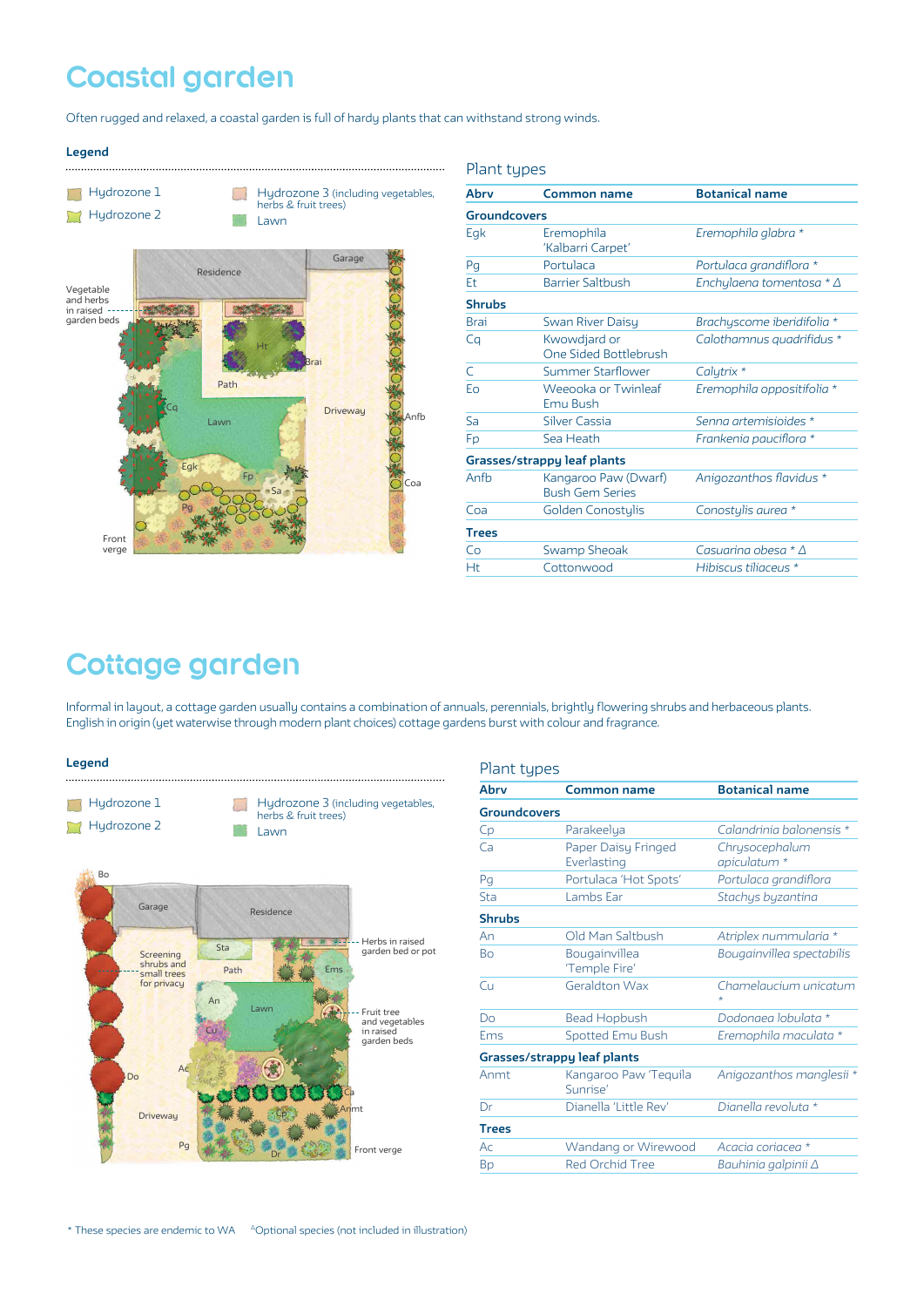# **Mediterranean garden**

Creating pleasures for all the senses, a Mediterranean garden has a combination of colours, flowering plants, interesting foliage and plants that produce fruit, vegetables and herbs. Complete this look by including design elements such as paths and rustic benches.

#### **Legend**



| Plant types         |                                        |                           |  |  |
|---------------------|----------------------------------------|---------------------------|--|--|
| Abry                | <b>Common name</b>                     | <b>Botanical name</b>     |  |  |
| <b>Groundcovers</b> |                                        |                           |  |  |
| Alp                 | Also                                   | Aloe polyphylla           |  |  |
| Bn                  | Honeypot Dryandra                      | Banksia nivea *           |  |  |
| Eb                  | Eremophila biserrata                   | Eremophila biserrata      |  |  |
| Grpg                | Grevillea 'Gilt Dragon'                | Grevillea preissii *      |  |  |
| Grt                 | Grevillea tenuiloba                    | Grevillea tenuiloba *     |  |  |
| <b>Shrubs</b>       |                                        |                           |  |  |
| As                  | Lilly Pilly                            | Acmena smithii            |  |  |
| <b>Bo</b>           | Bougainvillea 'Temple<br>Fire'         | Bougainvillea spectabilis |  |  |
| Grp                 | Grevillea pinaster<br>(Prostrate form) | Grevillea pinaster *      |  |  |
| К                   | Kalanchoe                              | Kalanchoe                 |  |  |
| Pel                 | Geranium                               | Pelargonium               |  |  |
|                     | Grasses/strappy leaf plants            |                           |  |  |
| Aga                 | Agave                                  | Agave attenuata           |  |  |
| Anm                 | Kangaroo Paw                           | Anigozanthos manglesii *  |  |  |
| <b>Trees</b>        |                                        |                           |  |  |
| Оe                  | Olive                                  | Olea europaea             |  |  |
| Pg                  | Pomegranate                            | Punica granatum           |  |  |
|                     |                                        |                           |  |  |

# **Native garden**

The ideal garden for our Western Australian climate, a native garden will look attractive, provide year round flowering and attract birds and wildlife.

Hydrozone 3 (including vegetables,

**Legend**  $\cdots$ 

**Hydrozone 1** 



#### Plant types

| Abry                | Common name                  | <b>Botanical name</b>             |
|---------------------|------------------------------|-----------------------------------|
| <b>Groundcovers</b> |                              |                                   |
| Eg                  | Emu Bush                     | Eremophila glabra *               |
| <b>Shrubs</b>       |                              |                                   |
| Ems                 | Spotted Emu Bush             | Eremophila maculata *             |
| Ef                  | Burra                        | Eremophila fraseri *              |
| Alh                 | Native Hibiscus 'Elle Marie' | Alyogyne hakeifolia *             |
| Ast                 | Pink Astartea 'Winter Pink'  | Astartea *                        |
| Cor                 | Correa Native Euschia        | Correa $*$                        |
| Ed                  | Slender Fuchsia              | Eremophila decipiens *            |
| Mn                  | Little Nessu                 | Melaleuca nesophila *             |
| <b>Trees</b>        |                              |                                   |
| <b>Brag</b>         | Desert Kurrajong             | Brachychiton gregorii *           |
| Eucw                | Webster's Mallee             | Eucalyptus websteriana<br>$\star$ |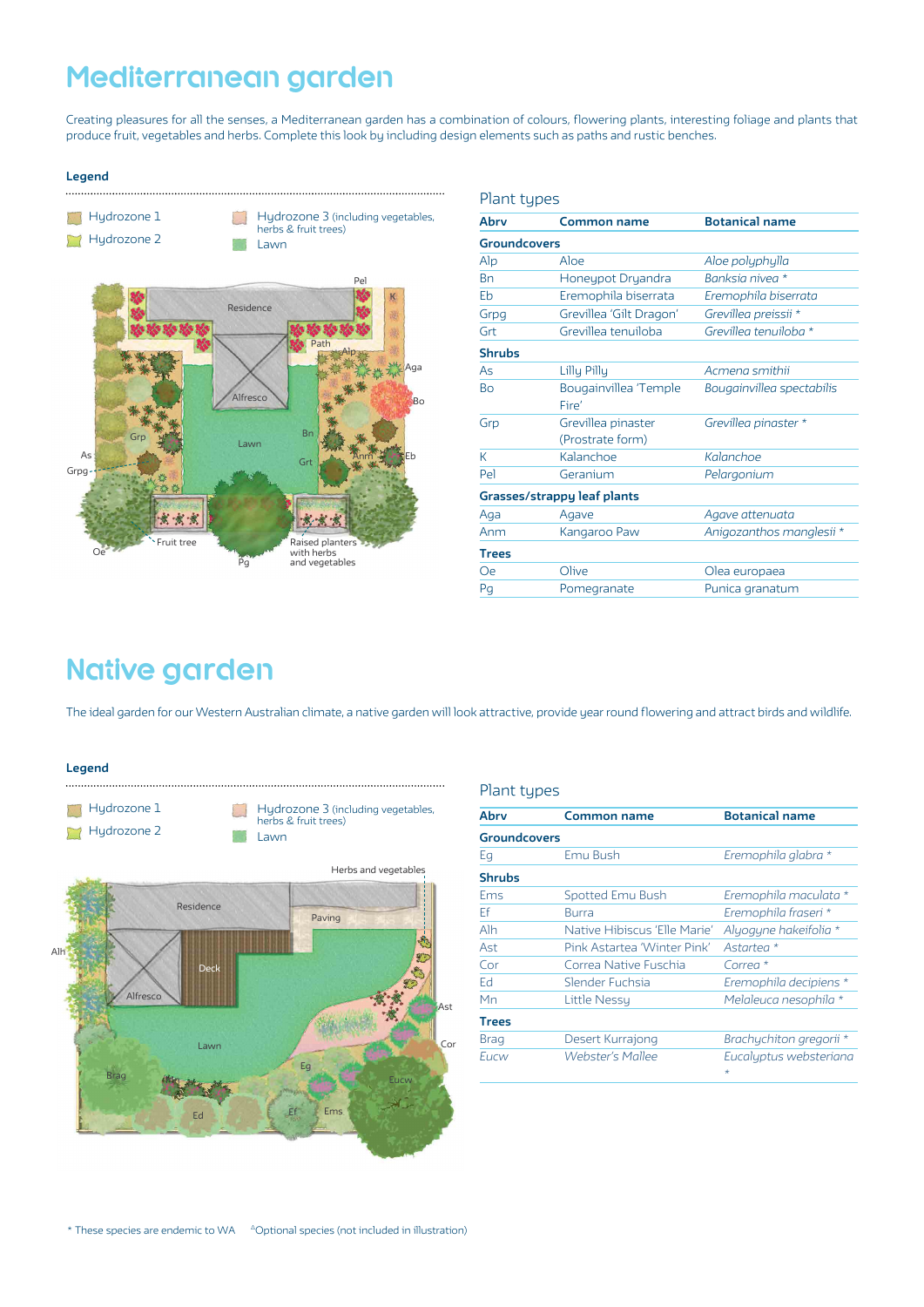# **Verge garden**

# By transforming your verge into a waterwise garden you will create an attractive hassle-free area that requires less maintenance.

Before planning your verge, check with your local council for any guidelines or restrictions in place.

To transform your lawned verge, first apply a herbicide with glyphosate as the active ingredient. After a few months, the lawn will breakdown and act as a source of nutrients for new plants.

# **Informal**





# Plant types for your verge garden

| Abry                        | Common name                | <b>Botanical name</b>    |
|-----------------------------|----------------------------|--------------------------|
| Low shrubs                  |                            |                          |
| Bn                          | Honeypot Dryandra          | Banksia nivea            |
| $\mathsf{A}$                | Acacia lasiocarpa          | Acacia lasiocarpa        |
| Oa                          | Olearia 'Little Smokie'    | Olegria axillaris        |
| Wd                          | Westringia 'Jervis Gem'    | Westringia dampieri      |
| <b>Groundcovers</b>         |                            |                          |
| Hp                          | <b>Snake Bush</b>          | Hemiandra pungens        |
| Gro                         | Grevillea 'Gin Gin Gem'    | Grevillea obtusifolia    |
| Grcu                        | Grevillea 'Flat Jack'      | Grevillea curviloba      |
| Adc                         | Adenanthos 'Coral Carpet'  | Adenanthos cuneatus      |
| Egc                         | Eremophila 'Compactum'     | Eremphila glabra         |
| Кp                          | Running Postman            | Kennedia prostrata       |
| Myp                         | Creeping Boobialla         | Myoporum parvifolium     |
| Ega                         | Eremophila 'Amber Carpet'  | Eremophila glabra        |
| Grasses/strappy leaf plants |                            |                          |
| Conc                        | <b>Grey Cottonheads</b>    | Conostylis candicans     |
| Myp                         | Creeping Boobialla         | Myoporum parvifolium     |
| Anm                         | Kangaroo Paw               | Angiozanthus manglesii   |
| Po                          | Native Iris or Purple Flag | Pattersonia occidentalis |
| D                           | Dianella 'Silver Streak'   | Dianella                 |
| Dr                          | Dianella 'Little Rev'      | Dianella revoluta        |
| Fn                          | <b>Knotted Club Rush</b>   | Ficinia nodosa           |
| Lc                          | Little Con                 | Lomandra confertifolia   |
| Bi                          | Bare Twig-rush             | Baumea juncea            |

You don't need to remove the lawn, just plot out the design and dig holes for the new plants and watch your new waterwise verge come to life.

For more details on verge gardens, please refer to the **How to create a waterwise verge** brochure.

# **Contemporary–modern**



# **Formal Coastal**